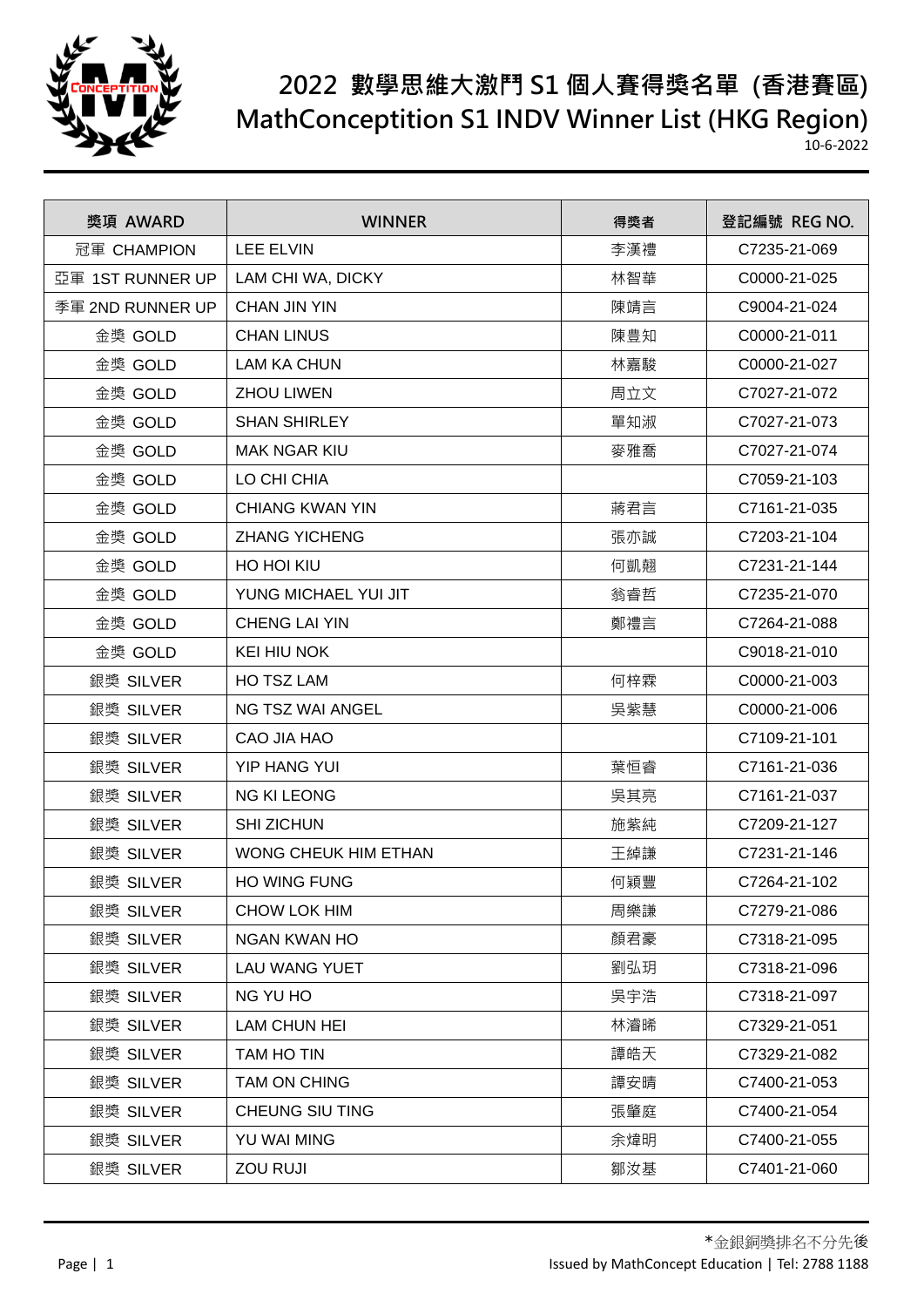

## **2022 數學思維大激鬥 S1 個人賽得獎名單 (香港賽區) MathConceptition S1 INDV Winner List (HKG Region)**

10-6-2022

| 獎項 AWARD  | <b>WINNER</b>            | 得獎者 | 登記編號 REG NO. |
|-----------|--------------------------|-----|--------------|
| 銀獎 SILVER | <b>CHAN CHI YUEN</b>     | 陳智炫 | C7407-21-087 |
| 銀獎 SILVER | <b>NG PAK SUM</b>        | 吳柏琛 | C7446-21-071 |
| 銀獎 SILVER | <b>SEEMON GAUCHAN</b>    | 高士民 | C7485-21-110 |
| 銀獎 SILVER | <b>MUNSHI ARYENDRA</b>   |     | C9006-21-017 |
| 銅獎 BRONZE | CHU BO WAH               | 朱保華 | C0000-21-007 |
| 銅獎 BRONZE | <b>ZHANG JINGKUN</b>     | 張敬坤 | C0000-21-019 |
| 銅獎 BRONZE | <b>LAI WANG CHAK</b>     | 賴泓澤 | C0000-21-026 |
| 銅獎 BRONZE | PAN ANDY                 | 潘睿哲 | C0000-21-028 |
| 銅獎 BRONZE | <b>NG HOI LAM</b>        | 吳鎧霖 | C7008-21-077 |
| 銅獎 BRONZE | <b>WONG WING SUM</b>     | 黃詠芯 | C7008-21-079 |
| 銅獎 BRONZE | LI YIK SEN EASON         | 李奕辰 | C7053-21-113 |
| 銅獎 BRONZE | <b>MURAYAMA HANA</b>     |     | C7059-21-091 |
| 銅獎 BRONZE | <b>CHIU YUK YING</b>     | 趙鈺瀅 | C7067-21-062 |
| 銅獎 BRONZE | <b>CHOY CHEUK YU</b>     | 蔡卓洳 | C7067-21-063 |
| 銅獎 BRONZE | <b>WONG AIDAN</b>        | 王朝旭 | C7109-21-117 |
| 銅獎 BRONZE | <b>LEUNG PAK YUEN</b>    | 梁伯院 | C7132-21-152 |
| 銅獎 BRONZE | <b>LUO LAM</b>           | 羅琳  | C7132-21-153 |
| 銅獎 BRONZE | <b>MOK LAI WA</b>        | 莫澧樺 | C7132-21-154 |
| 銅獎 BRONZE | YIP HOI NAM              | 葉鎧嵐 | C7165-21-080 |
| 銅獎 BRONZE | TO SUM YIN               | 杜芯妍 | C7165-21-083 |
| 銅獎 BRONZE | <b>SZE KI CHING</b>      | 施棋政 | C7203-21-116 |
| 銅獎 BRONZE | LUK CHUN YIN             | 陸雋然 | C7209-21-128 |
| 銅獎 BRONZE | <b>LEE HOK YAU</b>       | 李學柔 | C7209-21-129 |
| 銅獎 BRONZE | <b>CHAN YIK LAI</b>      | 陳亦澧 | C7231-21-145 |
| 銅獎 BRONZE | <b>WONG MATTHEW</b>      | 黃子榆 | C7235-21-065 |
| 銅獎 BRONZE | LEE WANG HONG            | 李宏匡 | C7239-21-044 |
| 銅獎 BRONZE | <b>CHEN QIHAN HAROLD</b> | 陳啟涵 | C7279-21-084 |
| 銅獎 BRONZE | KONG TSZ HO              | 江子皓 | C7313-21-031 |
| 銅獎 BRONZE | NG HO HON                | 吳浩瀚 | C7329-21-081 |
| 銅獎 BRONZE | YOUNG PAK HO             | 楊柏浩 | C7332-21-047 |
| 銅獎 BRONZE | CHAN TUNG SANG CHRISTINA | 陳晨頌 | C7332-21-048 |
|           | <b>EMMANUELLE</b>        |     |              |
| 銅獎 BRONZE | NG SZE CHAI              | 伍思齊 | C7401-21-059 |